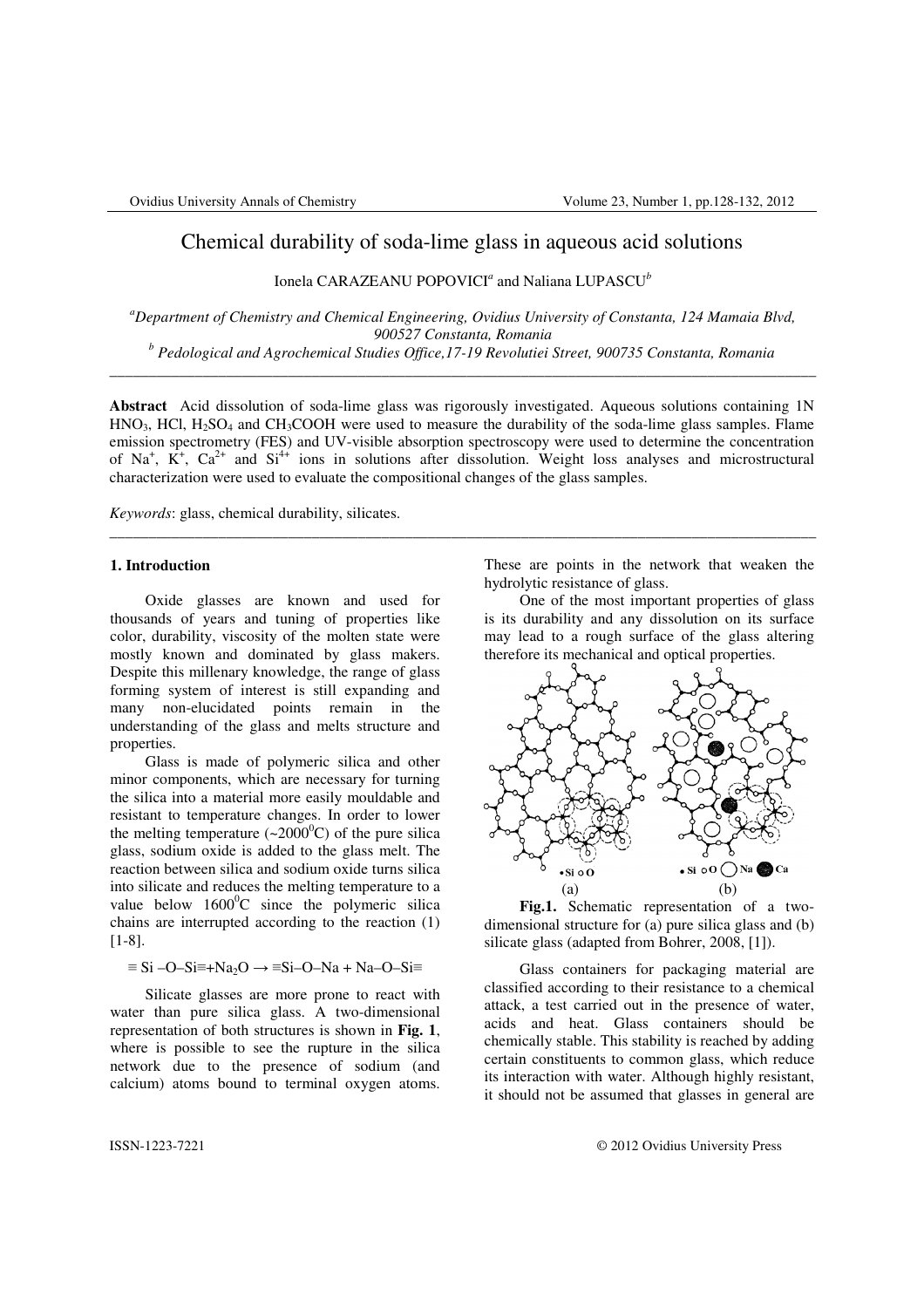not soluble in aqueous solutions. Even those glasses that exhibit excellent chemical durability in water may be readily dissolved if exposed to substances such as hydrofluoric acid which are able to attack the glass network [9-14].

The corrosion is a chemical phenomenon which can affect the quality of a glass surface, since the glass can fail as a result of its continuous exposure to a corrosive environment. If a glass surface is put into contact with water or with any aqueous solution, it may chemically react with this medium and this chemical exchange may spread all over the surface of the glass, hence causing some undesirable effects, particularly a change in mechanical strength as well as the transmittance [5].

The present study focuses on the effect of acid solution on the chemical durability of soda-lime glass used as packaging material.

## **2. Experimental**

To assess the chemical durability of glass were used samples of window glass obtained from the Scăieni factory (Romania). Most glass used for windows and drinking-vessels is soda-lime glass made from 75% silica, 15% soda and 10% lime (although 1 wt% aluminum oxide is often added as well).

Soda-lime glass (SLG) cast samples were cut into 20x20x3 mm rectangular blocks with a diamond hacksaw. One side of each sample was polished with rough SiC paper to 3000 grit. Before dissolution, the sample was degreased by rinsing in a 2-propanol cleaning solution for 5 min. The samples were then washed with deionized water and dried at  $60^{\circ}$ C for 4 h. They were weighed by a NAPCO ESJ 200-4 electronic balance having ±0.0001 g accuracy.

 $HNO<sub>3</sub>$ , HCl,  $H<sub>2</sub>SO<sub>4</sub>$  and CH<sub>3</sub>COOH were used for SLG dissolution. Dissolution tests were carried out with 1 N acid concentration for 4h to 48 h.

The *weigh*t *specific loss* was determined by weighing the glass samples before and after chemical attack and taking into account the corroded surface. Specific weight loss was calculated with the formula:

$$
\Delta w = \frac{(w_0 - w_t)}{S} \quad (\text{mg/cm}^2)
$$
 (1)

where:

 $w_0$  = weight of the sample before contacting the solution (mg);

 $w_t$  = weight of the sample after contacting the solution (mg);

 $S =$  surface area of the sample (cm<sup>2</sup>).

Each value results for specific weight loss was the average of three determinations.

After dissolution, concentration of sodium, potassium and calcium was determinate using Flame emission spectrometry (FES) (410 Sherwood flamfotometer) and the silicon concentration was investigated by UV-visible absorption spectroscopy (Cecil 1000 spectrometer).

Characterization of the glasses surface after dissolution experiments was carried out by using a Trinocular Upright Metallurgical Metallo-graphic microscope. The surfaces of corroded SLG glass were observed after careful rinsing in distilled water.

The SLG durability in water is also confirmed by the pH and conductivity measurements (720 Inolab Multiparameter).

### **3. Results and Discussions**

The dissolution kinetics depends on many experimental parameters such as surface area, time, and temperature of the surrounding medium, while the thermodynamic contribution is a function of the composition of glass and its structure.

Dissolution mechanisms involve generally two steps [1, 2]. The first step is an exchange on the glass surface between alkali atoms with a hydrogen atom from water through the following reaction (1):

$$
(Si-O-R)_{glass}+H_2O \rightarrow (Si-O-H)_{glass}+R^+ + OH^-_{aq} \hspace{0.5cm} (1)
$$

The glass surface is then dealcanized, and a layer of silica can be formed. This process depends on whether this aqueous system is an open or a closed one, and secondly on whether or not the surface of glass is in contact with the solution.

When a glass probe contacts an acidic aqueous solution, the  $H^+$  ions of the medium replaces the modifier cations in the glass network:

$$
\equiv \text{Si-O-M-O—Si=+2H}^{+} \leftrightarrow 2 (\equiv \text{Si-O-H}) + \text{M}^{2+} \quad (2)
$$
  
The results of investigations on the weight loss

versus time, for each acid are presented in **Fig.2.** The specific weight loss is even more important as the contact time is longer. The lowest weight loss has sample immersed in double distilled water and the highest weight loss was obtained when the sample placed in 1N HCl. In conclusion, specific weight loss increases as:

$$
HNO3 < CH3COOH < H2SO4 < HCl
$$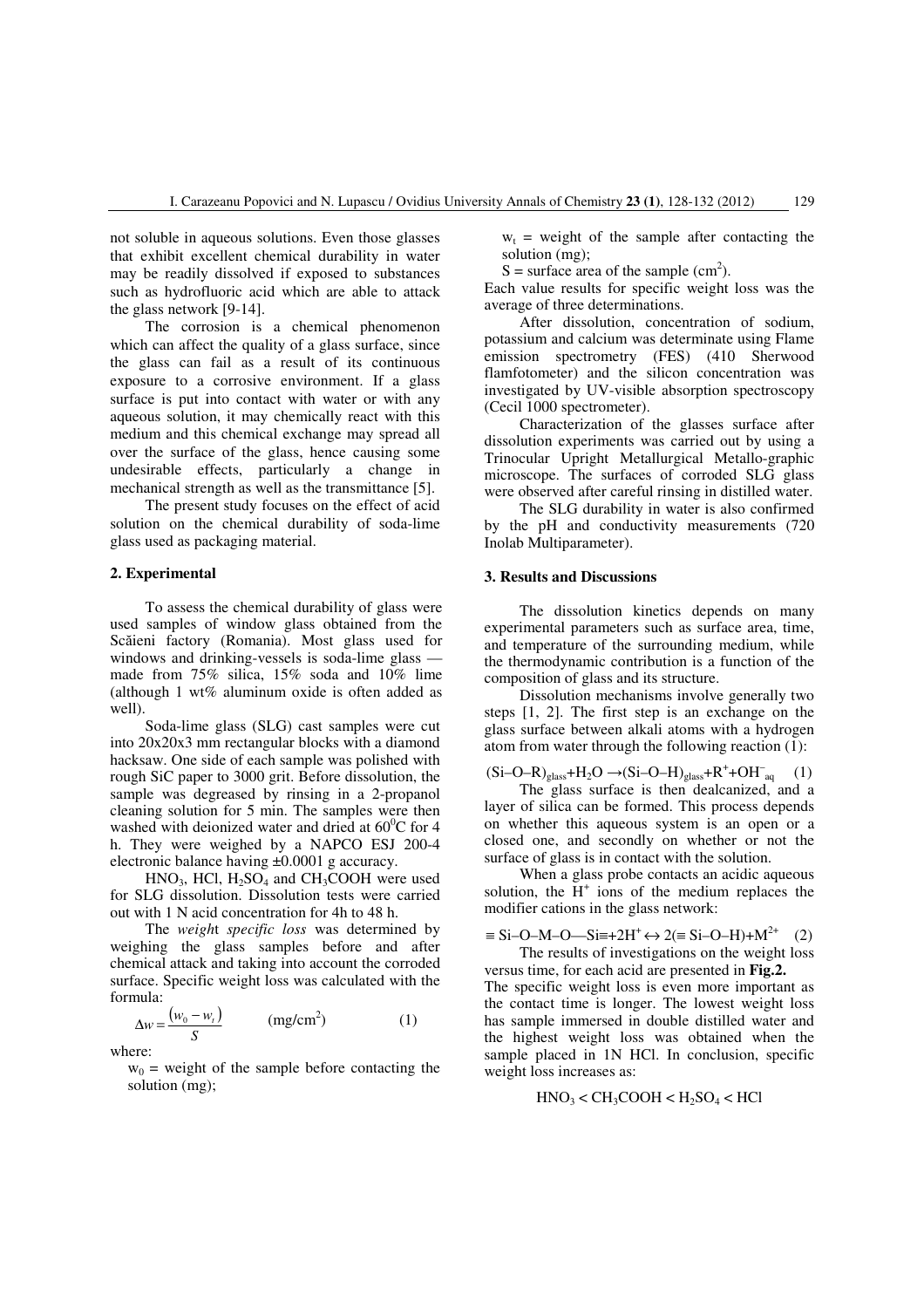**Figures 3 – 6** show the FES and UV-vis results of the dissolution of SLG in acid solution for 4, 8, 24 and 48 hours soaks.



**Fig.2.** The weight loss of soda-lime glass samples held for 48 h in 1N acids solution.



**Fig.3.** Evolution of sodium concentration after SLG dissolution in acid solution for specific time intervals.

The release of sodium, potassium and calcium always increased with time. The evolution of silicon concentration after SLG dissolution also increases in time, except the samples soaked in  $HNO<sub>3</sub>$  and  $H<sub>2</sub>SO<sub>4</sub>$ where after 8 hours the evolution seems to be constant. This increase in leaching of mobile ions out from a glass can be attributed to a uniform superficial dissolution of the glass network and to a difficult precipitation of insoluble compounds. So we can conclude that the glass from packaging material may be a source of ions to the organism.



**Fig.4.** Evolution of potassium concentration after SLG dissolution in acid solution for specific time intervals.



**Fig.5.** Evolution of calcium concentration after SLG dissolution in acid solution for specific time intervals.



**Fig.6.** Evolution of the silicon concentration after SLG dissolution in acid solution for specific time intervals.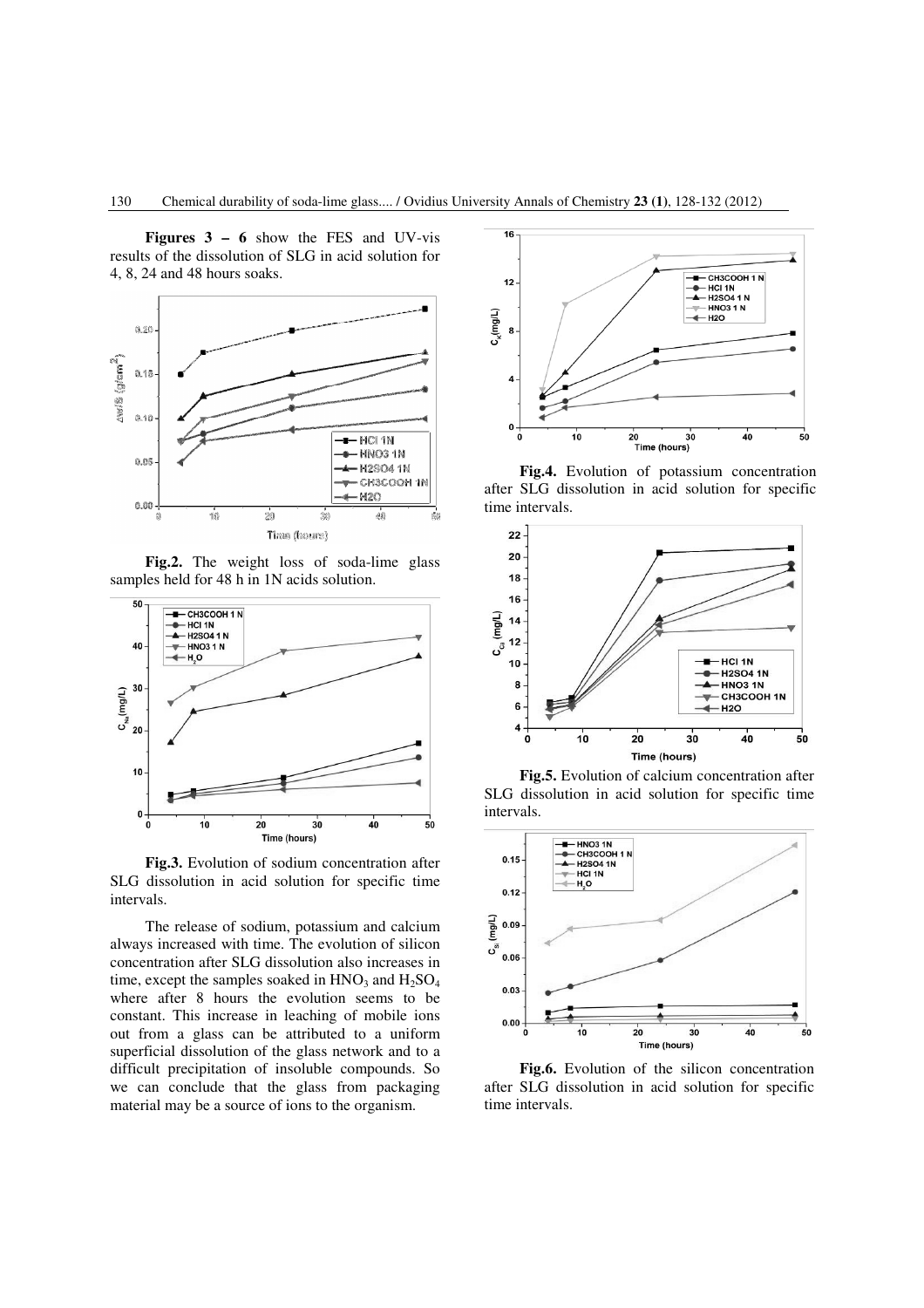**Figures 7 a-e** show the microphotographs of corroded samples after immersion in acid solutions. At early stages of glass corrosion, isolated pits

appear; those further grow and connect with each other forming craters, which increasingly become deeper and more abundant.



**Fig. 7.** Microphotographs of corroded samples after immersion in: a)  $H_2O$ ; b) HCl; c)  $HNO_3$ ; d)  $H_2SO_4$ ; e)  $CH_3COOH$ 

In turns, the craters grow and become interconnected in such a way that they form a continuous altered, opaque corrosion crust. In early research works, the attention was focused on the phases formed at the surface of weathered glasses, the so-called "hydrated silica" layer and calcium/potassium sulphates and carbonates may be formed [5,12,14]. A description of the corrosion process was proposed but without trying to consider the modification of the glass network itself in relation with the leaching of  $K^+$ , Na<sup>+</sup> and to some extent  $Ca^{2+}$  ions.

Hydrolytic stability of SLG was evaluated by conductivity and pH measurements (**Fig. 8** and **9**).

The conductivity increases continuously as a result of ionic exchange that takes place at waterglass interface. The glass –water interaction involves two processes:

- ion exchange reaction of alkali ions with  $H_3O^+$ from water;

reaction of water with silicate network, leading to its dissolution.



**Fig.8.** The conductivity evolution after SLG dissolution in acid solution for specific time intervals.